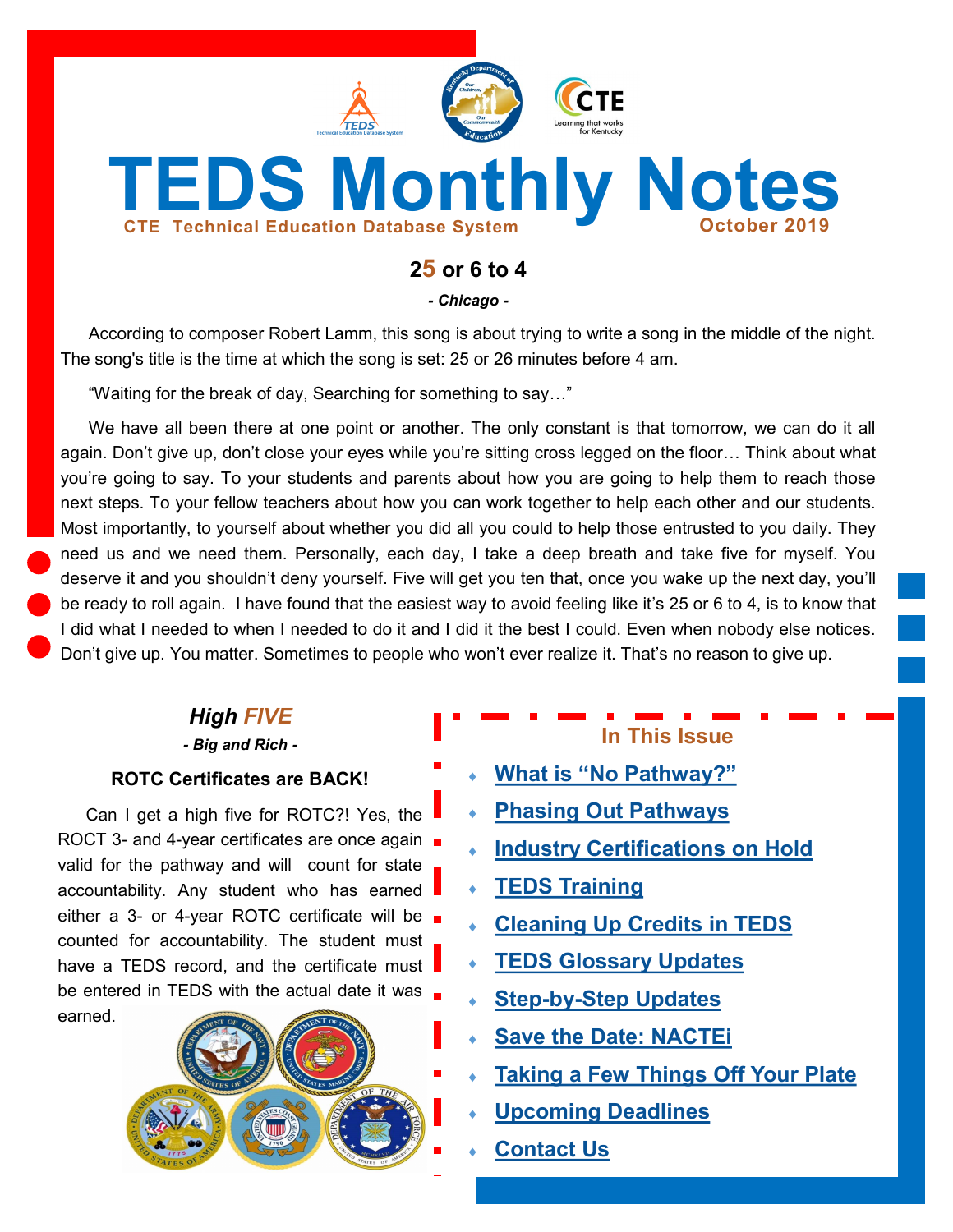## **FIVE Feet High and Rising**

*- Johnny Cash -*

#### **The "No Pathway" Pathway**

<span id="page-1-0"></span>We, as educators, are responsible for preparing all students for their next steps after high school. The basic plan is that we assist them, through counseling and career guidance, with moving toward their passion. Some students may earn an industry certification and never find a passion, or you may only be tracking them for exceptional work experience. Because the stakes sometimes seem to be five feet high and rising, we must have a way to document this. While it helps us stay ahead of the tide, schools need to be aware of what the use of this "pathway" carries with it.

There are important rules for using a pathway that is not a pathway. If you use this pathway:

- The student must be entered on the TEDS tab in Infinite Campus in the pathway with **zero credits** and **zero attend hours**. The student would then be imported to TEDS through the normal import process.
- Once the student is showing in the pathway titled "No Pathway" in TEDS, you can follow the normal process for entering industry certifications or exceptional work experience information for the student in TEDS.
- $\Diamond$  Industry Certifications earned through this process do not count in Perkins accountability.
- Enrollments in No Pathway (99.9999.00) do not count towards Perkins funding.
- $\Diamond$  Attend hours entered do not count towards state CTE funding.
- $\Diamond$  Perkins funds cannot be used to fund the industry certifications.

If the student is going to take an industry certification assessment, they must be enrolled in a pathway through Infinite Campus and the results must be entered in TEDS.

#### **FIVE Magics**

*- Megadeath -*

#### **Phased Out Pathways**

The first set of phased out pathways are gone. We hope that everyone heeded the months of reminders and added new pathways to replace those that were phased out. New pathways are not automatically added. Each school makes decisions and requests to add new pathways. If you no longer see a pathway because it has been phased out, you will need to enroll your students in a different pathway. Even if you have access to all five magics in the world (can you name them?), it is now too late to add a pathway for 2019-2020. Keep in mind that although the pathways were phased out, the students were not. Until you can get the new pathways added for 2020-2021, you can still have students in the classes that are valid for the pathway.

To see which pathways were or will be phased out and when, review the [Pathway Phase](https://education.ky.gov/CTE/ctepa/Documents/Pathway_Phaseout_Guidance.pdf)-out Guidance.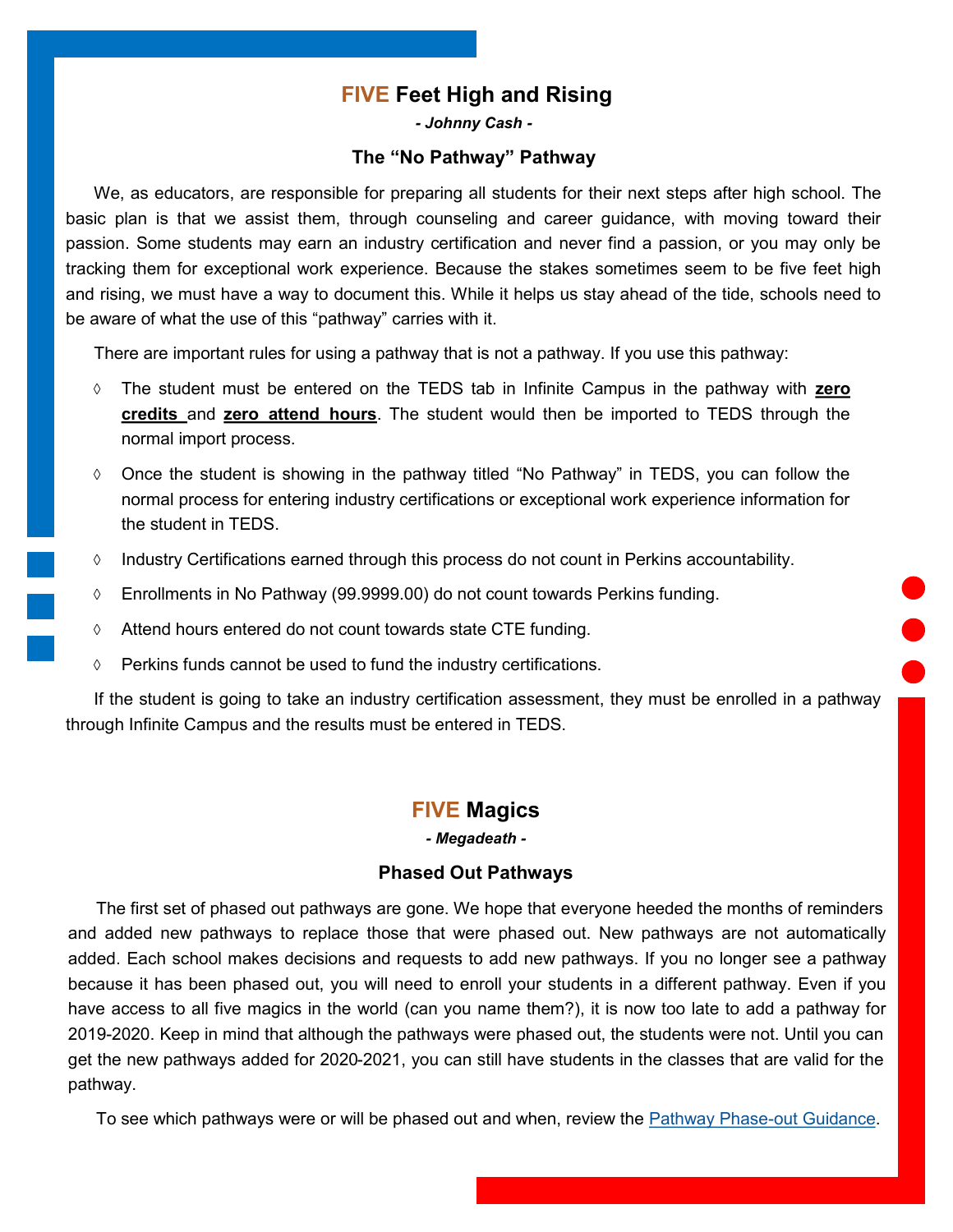## **Take FIVE**

#### *- The Dave Brubeck Quartet -*

#### **Industry Certifications on Hold**

<span id="page-2-0"></span>Each year, in association with Kentucky Workforce Innovation Board, we publish a list of [Valid industry](https://education.ky.gov/CTE/endofprog/Documents/19-20_Valid_Industry_Certification.xlsx)  [Certifications.](https://education.ky.gov/CTE/endofprog/Documents/19-20_Valid_Industry_Certification.xlsx) From year to year, some of these certifications may change based on industry needs, updated information, state accountability, etc. It is important that you (and us) pay attention to what is valid for the pathway when the students take these assessments. With that in mind, we have found several changes that must be made in TEDS to ensure students are properly credited for the industry certifications they earn.

Until we complete necessary updates to programming in TEDS, we are asking everyone to take five on entering certifications. We must temporarily block the ability to enter industry certification information. Please ensure that you maintain copies of the assessment results and earned certifications. We will notify everyone when we have completed the necessary updates. In the meantime, note that:

- $\Diamond$  An industry certification must be valid the year it is taken, and the results must be entered in TEDS the year it is taken.
- $\Diamond$  Once an industry certification is earned, it will always count for the student toward transition status.
- $\Diamond$  Industry certifications, like any other license, are valid for a specific length of time. If earned early in the students' career, the actual value of the certificate as a license may expire before the student graduates.

#### **FIVE More Minutes**

*- Scotty McCreery -*

#### **TEDS Training Schedule**

"What do you mean I'm locked out?"

"But I have to get my data in TEDS."

"How are my kids going to get their points if I don't get the data in TEDS?"

"Can you just let me in for five more minutes so I can…?"

One of my former supervisors here at KDE had a favorite saying: "It doesn't matter until it matters". I always countered with, "Our kids always matter". This is one of those cases where it always matters. Timing is everything.

Check your last training date. **Training is required every two years** and users are required to log in at least once every four months. If you're close to two years, or you're new to TEDS, register for a training session. October dates are posted. Before you ask, yes, there will be other dates throughout the year. No, they are not scheduled yet.

As always, any dates that are posted are first come, first served. Training dates are posted on the [TEDS Website](https://education.ky.gov/CTE/teds/Pages/default.aspx) and on the [KDE Professional Learning Bulletin Board.](https://applications.education.ky.gov/PLBB/Home/PLBBHome)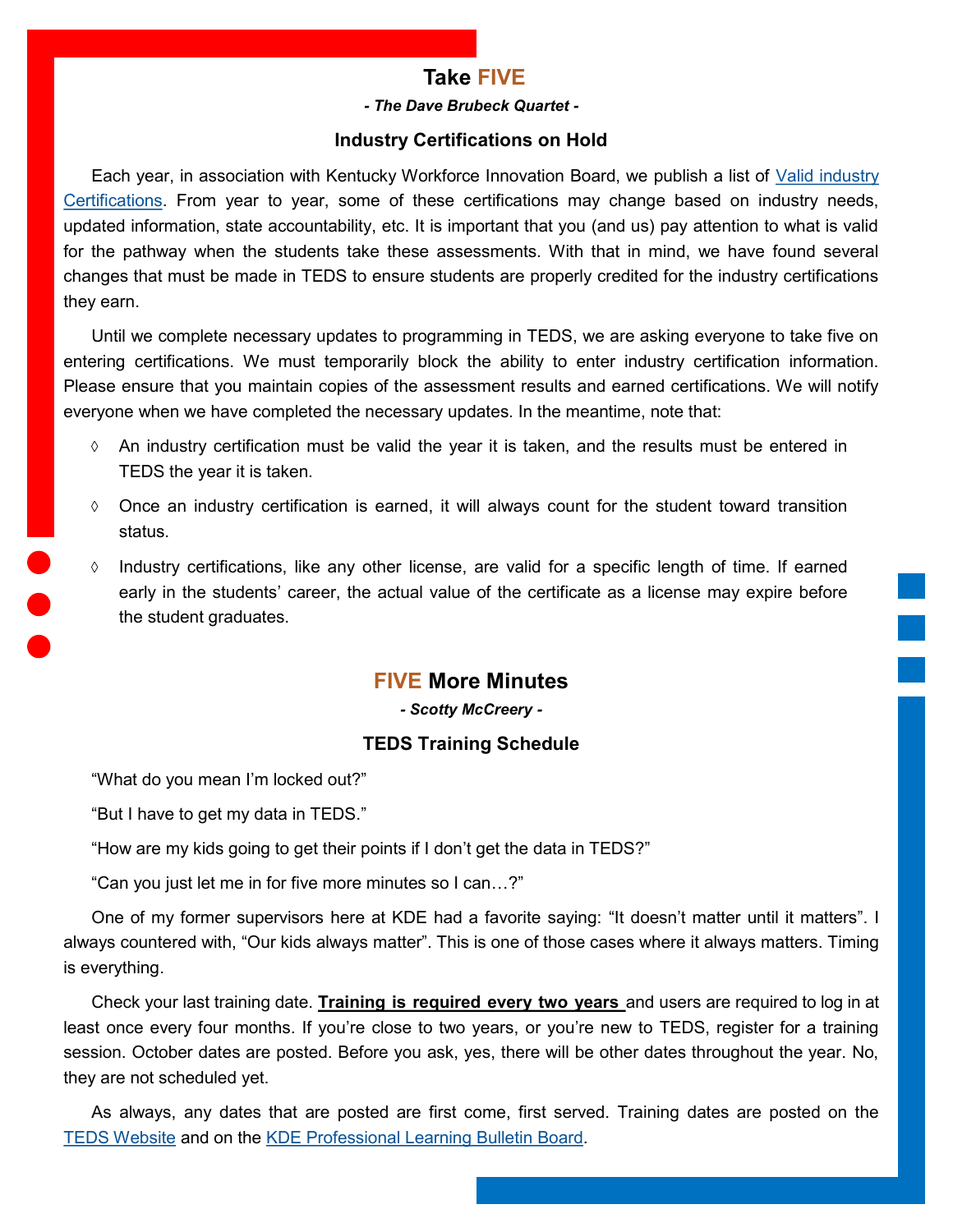#### **FIVE Years**

*- David Bowie -*

#### **Credit Clean Up Reminder**

<span id="page-3-0"></span>It seems like we have been talking about Perkins IV reauthorization for almost five years, but Perkins V is finally here. With it have come some rather unique changes and challenges. Most of them insist that we ensure our data is clean. We have addressed most of the requirements of both Perkins V and our own state accountability system. However, five will get you ten that many people didn't read the September Monthly memo, so it is important that I repeat myself.

We wanted to ensure that our starting data was as clean as possible. So, what we have done is set every record in TEDS to meet the new definition for when a student record becomes accountable. That means all student records in TEDS that show the student with 2 or more credits will automatically be switched to Concentrator status.

You do not have to update every record in Infinite Campus. You will only need to update records for students being enrolled in a class in the pathway for 2019-2020. Hopefully, we can keep that pesky data nice and clean for more than the next five years…

#### **Old FIVE and Dimers Like Me**

*- Waylon Jennings -*

#### **In With the New: TEDS Glossary Updates**

"I like it the way it is, and I like it fine".

"If it ain't broke…"

Well, you get the picture. Change does not come easy. Especially for old five and dimers like me. I'm settled in my ways and I don't much care for changing. Less'n I have ta'. Well, Perkins V is here and it says we have ta'. Several definitions involving Perkins V and accountability have changed significantly. We can't make you like it, but it is here to stay and you have to know it. To make it a little easier, we have updated the [TEDS Glossary](https://education.ky.gov/CTE/teds/Documents/TEDS_Glossary.pdf) with all the new terms and definitions.

For starters, preparatory no longer exists in the CTE world. Now we call it Concentrator. A concentrator is different in more than just name. For example, a secondary student is considered a concentrator once they have completed 2 courses in a single program of study (career pathway). Remember, in Kentucky, a course is defined as 1 credit on the student's official transcript. Don't let the past sneak past you. It has a mean bark and a worse bite.

So, does that mean I have to go back and change all that old stuff to the new stuff? Nope. You can still be an old five and dimer like me. We have done the heavy lifting for you. You do not have to update every record in Infinite Campus. All students who are in TEDS, and have at least two credits, will automatically be changed to Concentrator. You will only need to update records for students being enrolled in a class in the pathway for 2019-2020. Then, you do a regular enrollment on the TEDS tab and import into TEDS.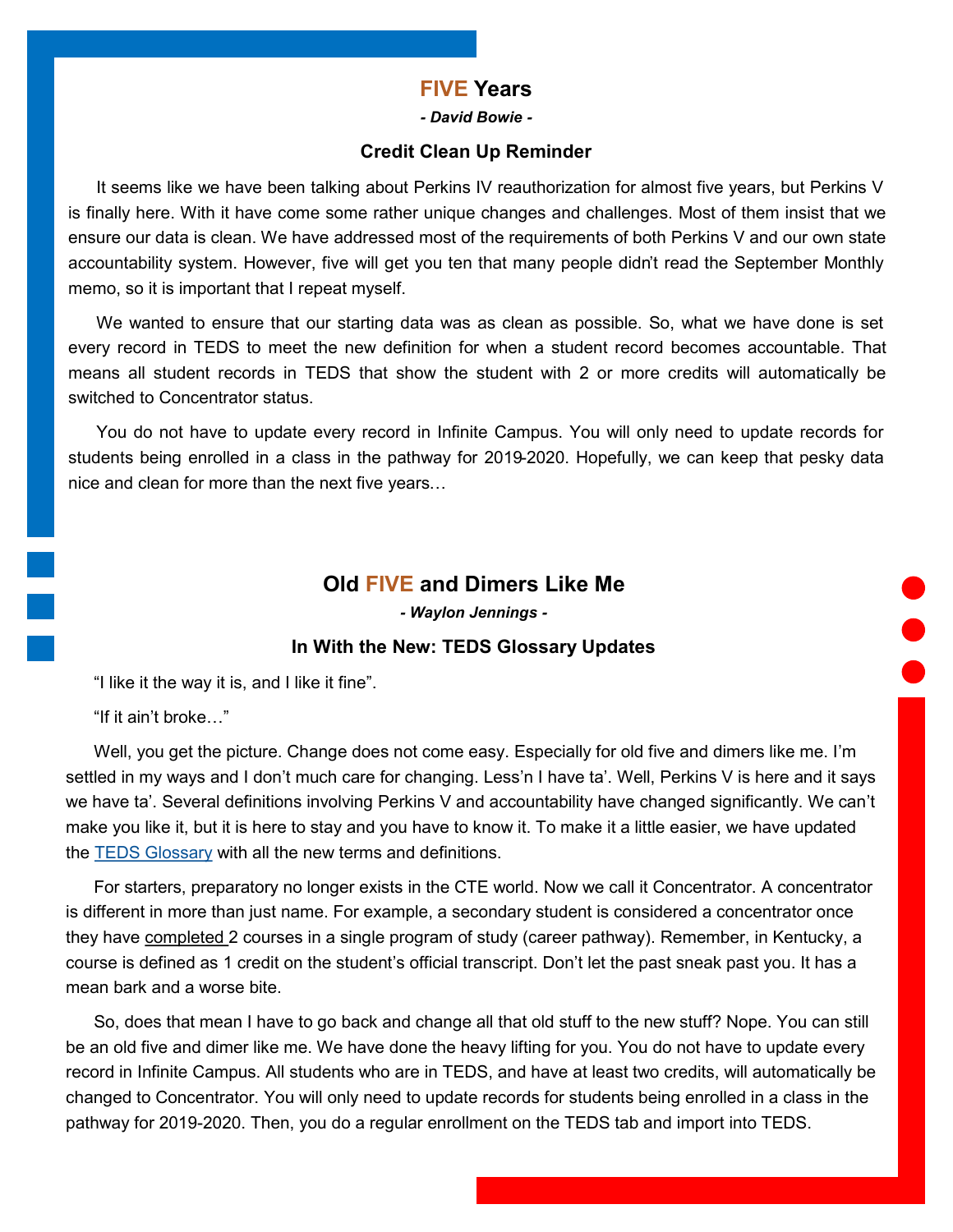# **FIVE to One**

*- The Doors -*

#### **Updating the Step-by-Step Instructions**

<span id="page-4-0"></span>Perkins V has landed. We have new data to collect in different ways. We have made changes in TEDS to accommodate the new needs. If I had to guess, I would put odds at five to one that many have not looked at the step-by-step instructions in a while. Some processes will no longer work the way they used to work, and others will no longer exist. We are still updating information based on the rule changes and definitions. Over the next couple of months (in the order of need), we will be working on updates on our [TEDS Step](https://education.ky.gov/CTE/teds/Pages/TEDSStepbyStep.aspx)-by-[Step website.](https://education.ky.gov/CTE/teds/Pages/TEDSStepbyStep.aspx) If you printed copies of instructions from the website, you can bet, five to one, that something has changed. Watch the **TEDS Step-by-[Step website](https://education.ky.gov/CTE/teds/Pages/TEDSStepbyStep.aspx)** to make sure you have the most up-to-date information.





# **Save the Date CTE: MUSIC TO OUR EARS**

# **40TH ANNUAL NATIONAL PERKINS LEADERSHIP CONFERENCE**

MAY 11 - 14, 2020

**Gaylord Opryland Resort & Convention Center** Nashville, Tennessee

Receive policy and legislative updates from national and state CTE leaders, contribute to national work group discussions, and discover "best practices" in CTE.

**S** @nactei **n** @nactei.org www.nactei.org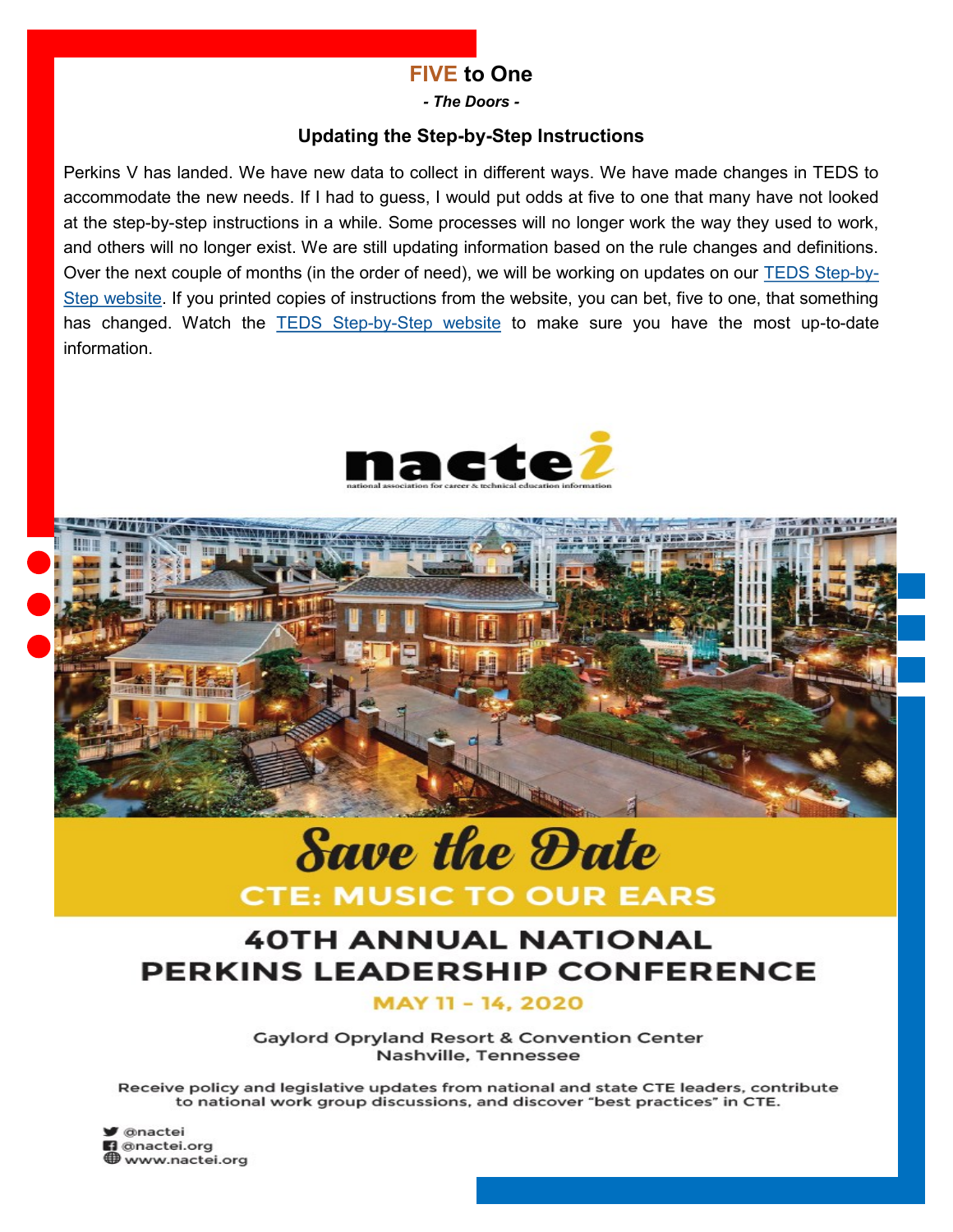# **FIVE to One**

*- Bobby McFerrin -*

#### **Taking a Few Things Off Your Plate**

<span id="page-5-0"></span>Anybody remember that little ditty, "Row, Row, Row Your Boat?" Maybe "Frère Jacques"? remember how you could all start at different times and say/sing the same thing? That was called a round or circle song. We have some of those in TEDS as well. No, we won't be singing, but we will be saying the same thing several times to make sure it sticks and is heard. We have set several processes in TEDS to run automatically.

Beginning with the students who graduated in May 2019, OCTEST is automating the following reports for all secondary schools:

- Follow-up for secondary students
- Terminations
- Federal Indicators

As you prepare for your first import of the year, keep these things in mind:

- $\Diamond$  When students are enrolled in pathways, the correct credit hours must be posted. Then, the information must be updated when anything about the student record changes (this includes if the student drops, fails or transfers out of a class).
- **DO NOT** terminate student records
- $\Diamond$  When a student earns an industry certification for their chosen pathway, it should be properly entered in TEDS the same school year it is earned.
- $\Diamond$  Once a student meets the definition of a concentrator, that should be properly noted in IC and imported into TEDS when it happens. Do the same if that status changes back to exploring.
- The [TEDS vs. IC Data Cheat Sheet](https://education.ky.gov/CTE/teds/Documents/TEDS-IC_CheatSheet.pdf) is your friend

For this to work, it requires clean data entry. We often find out too late when inaccurate data is entered. We have to pay attention on the front end. C'mon, let's chant the circle song: Clean data. Accurate reports. Clean data. Accurate reports. Clean data...

# **If we don't offer the pathway anymore, do we still have to give the EOP assessment?**

*If a student is a concentrator and they have not passed an available EOP assessment, a test ticket will be generated for that student. This does not change if the school chooses to not offer classes in the pathway. Until all students enrolled in that pathway have left the home high school (graduated, transferred or dropped out), the pathway will exist. Any student identified as concentrator that has not yet passed an EOP will be eligible to test.*